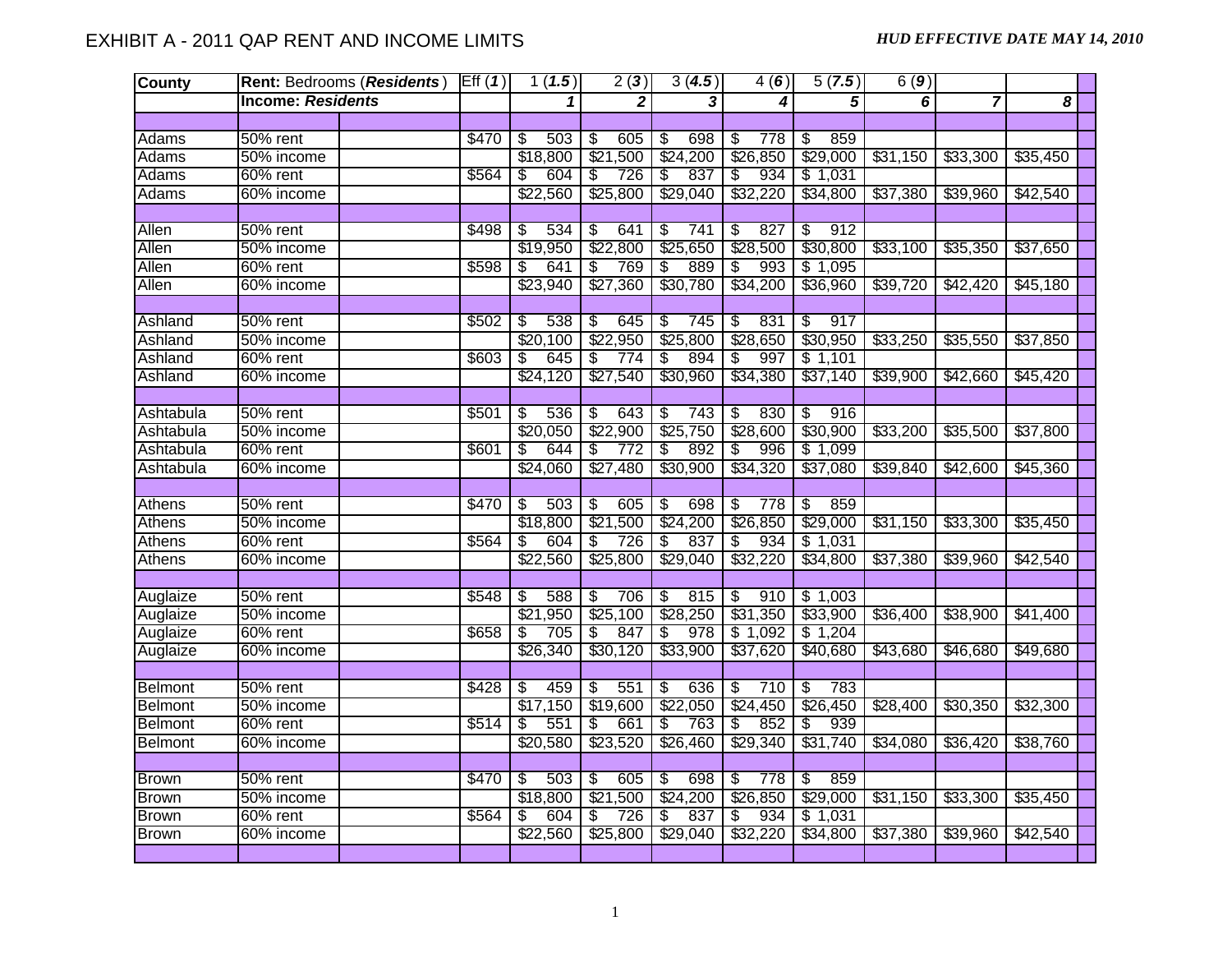| <b>County</b> | Rent: Bedrooms (Residents) | Eff(1) | 1(1.5)       | 2(3)                            | 3(4.5)                          | 4(6)                            | 5(7.5)                         | 6(9)     |                |          |  |
|---------------|----------------------------|--------|--------------|---------------------------------|---------------------------------|---------------------------------|--------------------------------|----------|----------------|----------|--|
|               | <b>Income: Residents</b>   |        | 1            | $\mathbf{2}$                    | $\overline{\mathbf{3}}$         | 4                               | $\overline{5}$                 | 6        | $\overline{7}$ | 8        |  |
| <b>Butler</b> | 50% rent                   | \$608  | 651<br>\$    | 782<br>\$                       | 903<br>\$                       | \$1,008                         | \$1,112                        |          |                |          |  |
| <b>Butler</b> | 50% income                 |        | \$24,350     | \$27,800                        | \$31,300                        | \$34,750                        | \$37,550                       | \$40,350 | \$43,100       | \$45,900 |  |
| <b>Butler</b> | 60% rent                   | \$730  | 782<br>\$    | 939<br>\$                       | \$1,084                         | \$1,210                         | \$1,335                        |          |                |          |  |
| <b>Butler</b> | 60% income                 |        | \$29,220     | \$33,360                        | \$37,560                        | \$41,700                        | \$45,060                       | \$48,420 | \$51,720       | \$55,080 |  |
|               |                            |        |              |                                 |                                 |                                 |                                |          |                |          |  |
| Carroll       | 50% rent                   | \$505  | 541<br>\$    | 650<br>\$                       | -\$<br>750                      | 837<br>\$                       | 923<br>S                       |          |                |          |  |
| Carroll       | 50% income                 |        | \$20,200     | \$23,100                        | \$26,000                        | \$28,850                        | \$31,200                       | \$33,500 | \$35,800       | \$38,100 |  |
| Carroll       | 60% rent                   | \$606  | 649<br>\$    | 780<br>\$                       | 900<br>\$                       | \$1,005                         | \$1,108                        |          |                |          |  |
| Carroll       | 60% income                 |        | \$24,240     | \$27,720                        | \$31,200                        | \$34,620                        | \$37,440                       | \$40,200 | \$42,960       | \$45,720 |  |
|               |                            |        |              |                                 |                                 |                                 |                                |          |                |          |  |
| Champaign     | 50% rent                   | \$526  | 563<br>\$    | 676<br>$\overline{\mathcal{S}}$ | 781<br>\$                       | 872<br>$\overline{\mathcal{S}}$ | 962<br>\$                      |          |                |          |  |
| Champaign     | 50% income                 |        | \$21<br>,050 | \$24,050                        | \$27,050                        | \$30,050                        | \$32,500                       | \$34,900 | \$37,300       | \$39,700 |  |
| Champaign     | 60% rent                   | \$631  | 676<br>\$    | $\overline{\mathcal{E}}$<br>811 | $\overline{\mathbf{3}}$<br>938  | \$1,047                         | \$1,155                        |          |                |          |  |
| Champaign     | 60% income                 |        | \$25,260     | \$28,860                        | \$32,460                        | \$36,060                        | \$39,000                       | \$41,880 | \$44,760       | \$47,640 |  |
|               |                            |        |              |                                 |                                 |                                 |                                |          |                |          |  |
| <b>Clark</b>  | 50% rent                   | \$501  | 536<br>\$    | 643<br>\$                       | \$<br>743                       | 830<br>\$                       | 916<br>\$                      |          |                |          |  |
| Clark         | 50% income                 |        | \$20,050     | \$22,900                        | \$25,750                        | \$28,600                        | \$30,900                       | 33,200   | \$35,500       | \$37,800 |  |
| Clark         | $60\%$ rent                | \$601  | 644<br>\$    | 772<br>\$                       | $\overline{\mathcal{G}}$<br>892 | \$<br>996                       | \$1,099                        |          |                |          |  |
| Clark         | 60% income                 |        | \$24,060     | \$27,480                        | \$30,900                        | \$34,320                        | \$37,080                       | \$39,840 | \$42,600       | \$45,360 |  |
|               |                            |        |              |                                 |                                 |                                 |                                |          |                |          |  |
| Clermont      | $50%$ rent                 | \$608  | \$<br>651    | 782<br>\$                       | s)<br>903                       | \$1,008                         | \$1,112                        |          |                |          |  |
| Clermont      | 50% income                 |        | \$24,350     | \$27,800                        | \$31,300                        | \$34,750                        | \$37,550                       | \$40,350 | \$43,100       | \$45,900 |  |
| Clermont      | 60% rent                   | \$730  | 782<br>\$    | 939<br>S                        | \$1,084                         | \$1,210                         | \$1,335                        |          |                |          |  |
| Clermont      | 60% income                 |        | \$29,220     | \$33,360                        | \$37,560                        | \$41,700                        | \$45,060                       | \$48,420 | \$51,720       | \$55,080 |  |
|               |                            |        |              |                                 |                                 |                                 |                                |          |                |          |  |
| Clinton       | 50% rent                   | \$518  | 555<br>\$    | 666<br>\$                       | \$<br>770                       | 858<br>\$                       | 948<br>$\overline{\$}$         |          |                |          |  |
| Clinton       | 50% income                 |        | \$20,750     | \$23,700                        | \$26,650                        | \$29,600                        | \$32,000                       | \$34,350 | \$36,750       | \$39,100 |  |
| Clinton       | $60\%$ rent                | \$622  | 666<br>\$    | \$<br>799                       | \$<br>924                       | \$1,030                         | \$1,137                        |          |                |          |  |
| Clinton       | 60% income                 |        | \$24,900     | \$28,440                        | \$31,980                        | \$35,520                        | \$38,400                       | \$41,220 | \$44,100       | \$46,920 |  |
|               |                            |        |              |                                 |                                 |                                 |                                |          |                |          |  |
| Columbiana    | 50% rent                   | \$470  | 503<br>\$    | 605<br>\$                       | 698<br>\$                       | \$<br>778                       | $\overline{\mathbb{S}}$<br>859 |          |                |          |  |
| Columbiana    | 50% income                 |        | \$18,800     | \$21,500                        | \$24,200                        | \$26,850                        | \$29,000                       | \$31,150 | \$33,300       | \$35,450 |  |
| Columbiana    | 60% rent                   | \$564  | 604<br>\$    | 726<br>\$                       | S<br>837                        | 934<br>\$                       | \$1,031                        |          |                |          |  |
| Columbiana    | 60% income                 |        | \$22,560     | \$25,800                        | \$29,040                        | \$32,220                        | \$34,800                       | \$37,380 | \$39,960       | \$42,540 |  |
|               |                            |        |              |                                 |                                 |                                 |                                |          |                |          |  |
| Coshocton     | 50% rent                   | \$470  | S<br>503     | 605<br>\$                       | $\overline{\mathcal{S}}$<br>698 | 778<br>\$                       | s)<br>859                      |          |                |          |  |
| Coshocton     | 50% income                 |        | \$18,800     | \$21,500                        | \$24,200                        | \$26,850                        | \$29,000                       | \$31,150 | \$33,300       | \$35,450 |  |
| Coshocton     | 60% rent                   | \$564  | \$<br>604    | \$<br>726                       | $\overline{\$}$<br>837          | 934<br>\$                       | \$1,031                        |          |                |          |  |
| Coshocton     | 60% income                 |        | \$22,560     | \$25,800                        | \$29,040                        | \$32,220                        | \$34,800                       | \$37,380 | \$39,960       | \$42,540 |  |
|               |                            |        |              |                                 |                                 |                                 |                                |          |                |          |  |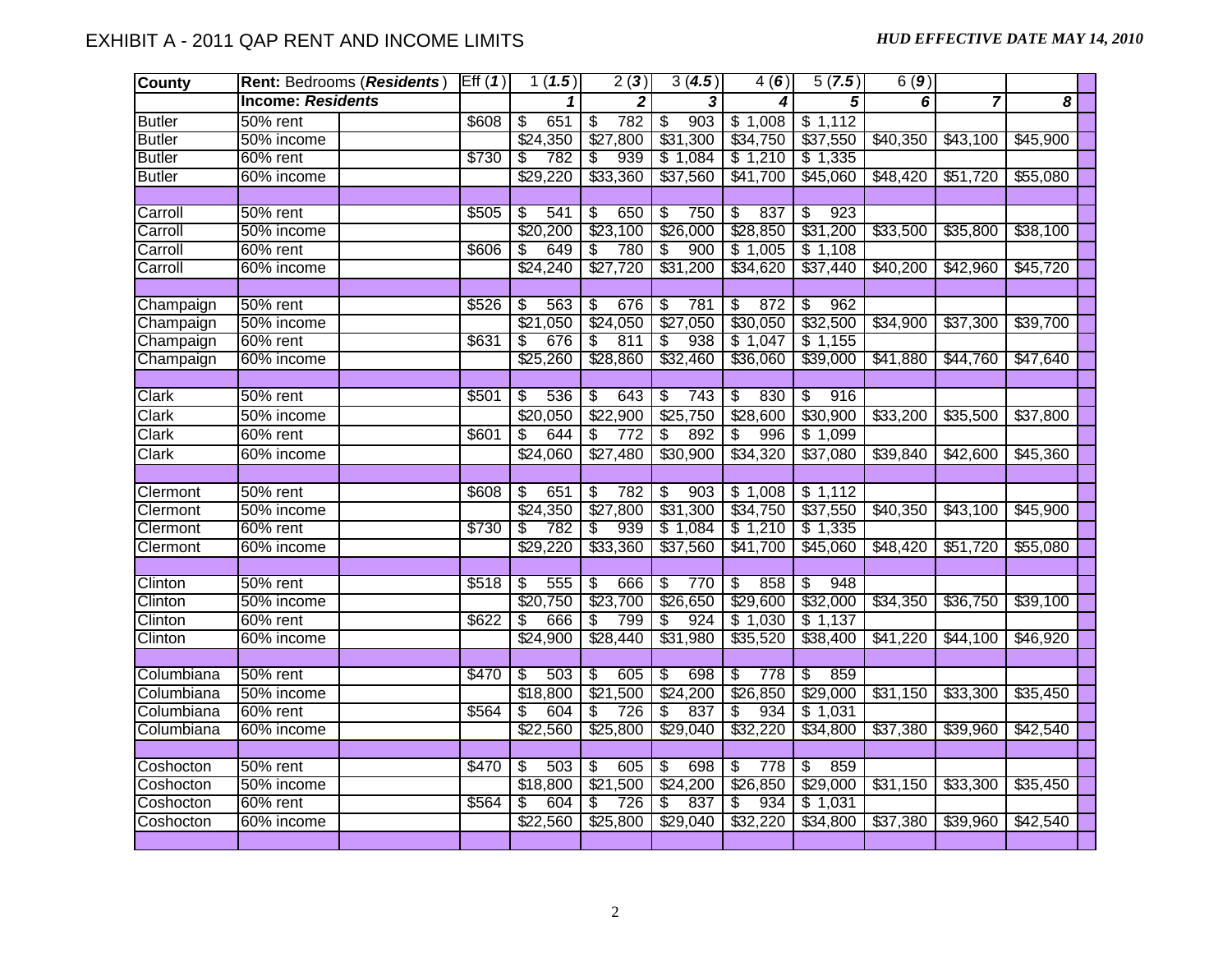| <b>County</b>   | <b>Rent: Bedrooms (Residents)</b> | Eff(1) | 1(1.5)                 | 2(3)                            | 3(4.5)                          | 4(6)                            | 5(7.5)                         | 6(9)     |                               |          |  |
|-----------------|-----------------------------------|--------|------------------------|---------------------------------|---------------------------------|---------------------------------|--------------------------------|----------|-------------------------------|----------|--|
|                 | <b>Income: Residents</b>          |        |                        | $\mathbf{2}$                    | 3                               | 4                               | 5                              | 6        | $\overline{7}$                | 8        |  |
| Crawford        | 50% rent                          | \$470  | 503<br>$\overline{\$}$ | 605<br>$\overline{\mathcal{E}}$ | 698<br>\$                       | 778<br>\$                       | 859<br>\$                      |          |                               |          |  |
| Crawford        | 50% income                        |        | \$18,800               | \$21,500                        | \$24,200                        | \$26,850                        | \$29,000                       | \$31,150 | \$33,300                      | \$35,450 |  |
| Crawford        | 60% rent                          | \$564  | 604<br>\$              | 726<br>\$                       | 837<br>\$                       | 934<br>S,                       | \$1,031                        |          |                               |          |  |
| Crawford        | 60% income                        |        | \$22,560               | \$25,800                        | \$29,040                        | \$32,220                        | \$34,800                       | \$37,380 | \$39,960                      | \$42,540 |  |
|                 |                                   |        |                        |                                 |                                 |                                 |                                |          |                               |          |  |
| Cuyahoga        | 50% rent                          | \$567  | 608<br>\$              | 730<br>$\overline{\mathcal{E}}$ | 842<br>$\overline{\mathcal{F}}$ | 940<br>$\overline{\mathcal{E}}$ | \$1,037                        |          |                               |          |  |
| Cuyahoga        | 50% income                        |        | $\sqrt{$22,700}$       | \$25,950                        | \$29,200                        | \$32,400                        | \$35,000                       | \$37,600 | \$40,200                      | \$42,800 |  |
| Cuyahoga        | 60% rent                          | \$681  | 729<br>\$              | 876<br>\$                       | \$1,011                         | \$1,128                         | \$1,245                        |          |                               |          |  |
| Cuyahoga        | 60% income                        |        | \$27,240               | \$31,140                        | \$35,040                        | \$38,880                        | \$42,000                       | \$45,120 | \$48,240                      | \$51,360 |  |
|                 |                                   |        |                        |                                 |                                 |                                 |                                |          |                               |          |  |
| <b>Darke</b>    | 50% rent                          | \$487  | 521<br>\$              | 626<br>$\overline{\mathcal{E}}$ | \$<br>723                       | 806<br>\$                       | 890<br>\$                      |          |                               |          |  |
| Darke           | 50% income                        |        | \$19,500               | \$22,250                        | \$25,050                        | \$27,800                        | \$30,050                       | \$32,250 | \$34,500                      | \$36,700 |  |
| <b>Darke</b>    | 60% rent                          | \$585  | \$<br>626              | \$<br>751                       | \$<br>867                       | \$<br>967                       | \$1,068                        |          |                               |          |  |
| <b>Darke</b>    | 60% income                        |        | \$23,400               | \$26,700                        | \$30,060                        | \$33,360                        | \$36,060                       | \$38,700 | \$41,400                      | \$44,040 |  |
|                 |                                   |        |                        |                                 |                                 |                                 |                                |          |                               |          |  |
| Defiance        | $50\%$ rent                       | \$538  | 576<br>\$              | 942<br>\$                       | \$<br>800                       | 892<br>\$                       | 984<br>\$                      |          |                               |          |  |
| Defiance        | 50% income                        |        | \$21,550               | \$24,600                        | \$37,700                        | \$30,750                        | \$33,250                       | \$35,700 | \$38,150                      | \$40,600 |  |
| Defiance        | 60% rent                          | \$646  | 692<br>S               | \$1,131                         | \$<br>960                       | \$1,071                         | \$1,181                        |          |                               |          |  |
| Defiance        | 60% income                        |        | \$25,860               | \$29,520                        | \$45,240                        | \$36,900                        | \$39,900                       | \$42,840 | \$45,780                      | \$48,720 |  |
|                 |                                   |        |                        |                                 |                                 |                                 |                                |          |                               |          |  |
| <b>Delaware</b> | 50% rent                          | \$601  | 643<br>\$              | \$<br>772                       | 891<br>\$                       | 995<br>\$                       | \$1,098                        |          |                               |          |  |
| Delaware        | 50% income                        |        | \$24,050               | \$27,450                        | \$30,900                        | \$34,300                        | \$37,050                       | \$39,800 | \$42,550                      | \$45,300 |  |
| Delaware        | 60% rent                          | \$721  | 772<br>\$              | 927<br>\$                       | \$1,070                         | \$1,194                         | \$1,317                        |          |                               |          |  |
| Delaware        | 60% income                        |        | \$28,860               | \$32,940                        | \$37,080                        | \$41,160                        | \$44,460                       | \$47,760 | \$51,060                      | \$54,360 |  |
|                 |                                   |        |                        |                                 |                                 |                                 |                                |          |                               |          |  |
| Erie            | 50% rent                          | \$560  | 600<br>\$              | 720<br>\$                       | 832<br>\$                       | 928<br>\$                       | \$1,024                        |          |                               |          |  |
| Erie            | 50% income                        |        | \$22,400               | \$25,600                        | \$28,800                        | \$32,000                        | \$34,600                       | \$37,150 | \$39,700                      | \$42,250 |  |
| Erie            | $60\%$ rent                       | \$672  | 720<br>\$              | $\overline{\$}$<br>864          | 999<br>\$                       | \$1,114                         | \$1,229                        |          |                               |          |  |
| Erie            | 60% income                        |        | \$26,880               | \$30,720                        | \$34,560                        | \$38,400                        | \$41,520                       | \$44,580 | \$47,640                      | \$50,700 |  |
|                 |                                   |        |                        |                                 |                                 |                                 |                                |          |                               |          |  |
| Fairfield       | 50% rent                          | \$601  | ड<br><br>643           | 772<br>\$                       | \$<br>891                       | 995<br>\$                       | \$1,098                        |          |                               |          |  |
| Fairfield       | 50% income                        |        | \$24,050               | \$27,450                        | \$30,900                        | \$34,300                        | \$37,050                       | \$39,800 | \$42,550                      | \$45,300 |  |
| Fairfield       | 60% rent                          | \$721  | 772<br>\$              | 927<br>$\overline{\mathcal{S}}$ | \$1,070                         | \$1,194                         | \$1,317                        |          |                               |          |  |
| Fairfield       | 60% income                        |        | \$28,860               | \$32,940                        | \$37,080                        | \$41,160                        | \$44,460                       | \$47,760 | \$51,060                      | \$54,360 |  |
|                 |                                   |        |                        |                                 |                                 |                                 |                                |          |                               |          |  |
| Fayette         | 50% rent                          | \$470  | 503<br>ङ               | 605<br>\$                       | $\overline{\mathcal{S}}$<br>698 | 778<br>$\overline{\mathbb{S}}$  | 859<br>$\overline{\mathbb{S}}$ |          |                               |          |  |
| Fayette         | 50% income                        |        | \$18,800               | \$21,500                        | \$24,200                        | \$26,850                        | \$29,000                       | \$31,150 | \$33,300                      | \$35,450 |  |
| Fayette         | 60% rent                          | \$564  | 604<br>\$              | 726<br>\$                       | 837<br>\$                       | 934<br>\$                       | \$1,031                        |          |                               |          |  |
| Fayette         | 60% income                        |        |                        | $$22,560$ $$25,800$             | \$29,040                        | \$32,220                        | \$34,800                       |          | $$37,380$ $$39,960$ $$42,540$ |          |  |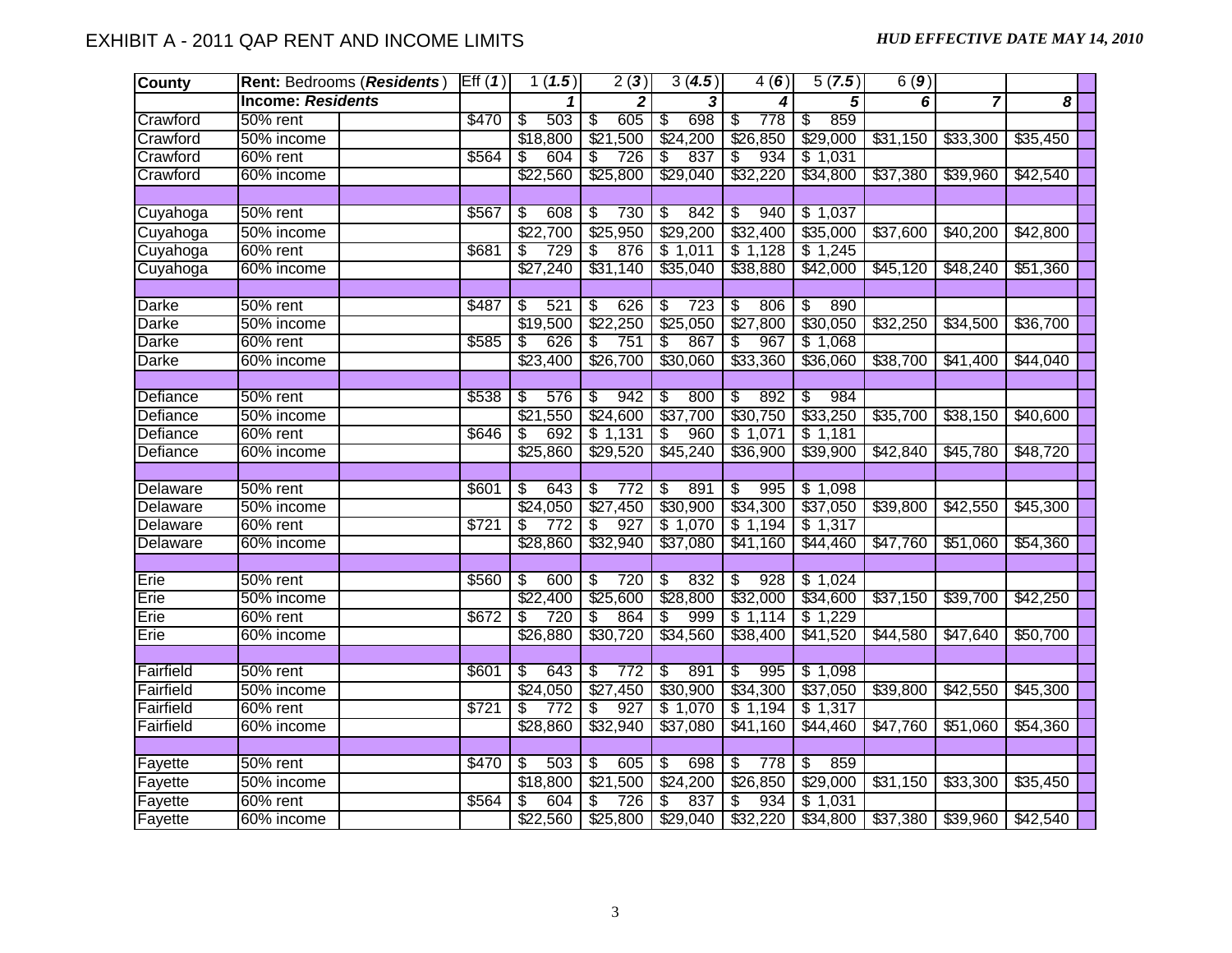| <b>County</b>   |                          | Rent: Bedrooms (Residents) Eff (1) |       | 1(1.5)                           | 2(3)                            | 3(4.5)                           | 4(6)                            | 5(7.5)                         | 6(9)                 |                      |                      |
|-----------------|--------------------------|------------------------------------|-------|----------------------------------|---------------------------------|----------------------------------|---------------------------------|--------------------------------|----------------------|----------------------|----------------------|
|                 | <b>Income: Residents</b> |                                    |       |                                  | $\mathbf{2}$                    | 3                                | 4                               | $\overline{5}$                 | 6                    | $\overline{7}$       | 8                    |
|                 |                          |                                    |       |                                  |                                 |                                  |                                 |                                |                      |                      |                      |
| Franklin        | $50%$ rent               |                                    | \$601 | 643<br>ड<br>                     | $\overline{\mathcal{E}}$<br>772 | 891<br>$\overline{\$}$           | 995<br>$\overline{\mathcal{E}}$ | \$1,098                        |                      |                      |                      |
| Franklin        | 50% income               |                                    |       | \$24,050                         | \$27,450                        | \$30,900                         | \$34,300                        | \$37,050                       | \$39,800             | \$42,550             | \$45,300             |
| Franklin        | 60% rent                 |                                    | \$721 | $\overline{772}$<br>\$           | $\overline{927}$<br>\$          | \$1,070                          | \$1,194                         | \$1,317                        |                      |                      |                      |
| Franklin        | 60% income               |                                    |       | \$28,860                         | \$32,940                        | \$37,080                         | \$41,160                        | \$44,460                       | \$47,760             | \$51,060             | \$54,360             |
|                 |                          |                                    |       |                                  |                                 |                                  |                                 |                                |                      |                      |                      |
| Fulton          | 50% rent                 |                                    | \$538 | \$<br>576                        | 692<br>\$                       | \$<br>800                        | \$<br>892                       | 971<br>\$                      |                      |                      |                      |
| Fulton          | 50% income               |                                    |       | \$21,550                         | \$24,600                        | \$27,700                         | \$30,750                        | \$33,250                       | \$35,700             | \$37,150             | \$40,600             |
| Fulton          | $60\%$ rent              |                                    | \$646 | $\boldsymbol{\mathsf{s}}$<br>692 | $\overline{\mathcal{S}}$<br>831 | $\overline{\mathcal{S}}$<br>960  | \$1,071                         | \$1,166                        |                      |                      |                      |
| Fulton          | 60% income               |                                    |       | \$25,860                         | \$29,520                        | \$33,240                         | \$36,900                        | \$39,900                       | \$42,840             | \$44,580             | \$48,720             |
|                 |                          |                                    |       |                                  |                                 |                                  |                                 |                                |                      |                      |                      |
| Gallia          | 50% rent                 |                                    | \$470 | 503<br>-\$                       | 605<br>\$                       | 698<br>\$                        | 778<br>\$                       | 859<br>\$                      |                      |                      |                      |
| Gallia          | 50% income               |                                    |       | \$18,800                         | \$21,500                        | \$24,200                         | \$26,850                        | \$29,000                       | \$31,150             | \$33,300             | \$35,450             |
| Gallia          | $\overline{60\%}$ rent   |                                    | \$564 | \$<br>604                        | \$<br>726                       | $\boldsymbol{\mathsf{S}}$<br>837 | 934<br>\$                       | \$1,031                        |                      |                      |                      |
| Gallia          | 60% income               |                                    |       | \$22,560                         | \$25,800                        | \$29,040                         | \$32,220                        | \$34,800                       | \$37,380             | \$39,960             | \$42,540             |
|                 |                          |                                    |       |                                  |                                 |                                  |                                 |                                |                      |                      |                      |
| Geauga          | 50% rent                 |                                    | \$567 | \$<br>608                        | 730<br>\$                       | \$<br>842                        | 940<br>\$                       | \$1,037                        |                      |                      |                      |
| Geauga          | 50% income               |                                    |       | $\sqrt{$22,700}$                 | \$25,950                        | \$29,200                         | \$32,400                        | \$35,000                       | $\overline{$}37,600$ | $\overline{$40,200}$ | $\overline{$}42,800$ |
| Geauga          | $60\%$ rent              |                                    | \$681 | 729<br>\$                        | 876<br>\$                       | \$1,011                          | \$1,128                         | \$1,245                        |                      |                      |                      |
| Geauga          | 60% income               |                                    |       | \$27,240                         | \$31,140                        | \$35,040                         | \$38,880                        | \$42,000                       | \$45,120             | \$48,240             | \$51,360             |
|                 |                          |                                    |       |                                  |                                 |                                  |                                 |                                |                      |                      |                      |
| Greene          | 50% rent                 |                                    | \$540 | 578<br>\$                        | $\overline{\$}$<br>695          | \$<br>802                        | $\overline{\$}$<br>895          | \$<br>988                      |                      |                      |                      |
| Greene          | 50% income               |                                    |       | \$21,600                         | \$24,700                        | \$27,800                         | \$30,850                        | \$33,350                       | \$35,800             | \$38,300             | \$40,750             |
| Greene          | 60% rent                 |                                    | \$648 | 694<br>\$                        | 834<br>S,                       | $\mathfrak{S}$<br>963            | \$1,074                         | \$1,185                        |                      |                      |                      |
| Greene          | 60% income               |                                    |       | \$25,920                         | \$29,640                        | \$33,360                         | \$37,020                        | \$40,020                       | \$42,960             | \$45,960             | \$48,900             |
|                 |                          |                                    |       |                                  |                                 |                                  |                                 |                                |                      |                      |                      |
| Guernsey        | 50% rent                 |                                    | \$470 | -\$<br>503                       | 605<br>$\overline{\mathcal{S}}$ | $\overline{\mathcal{S}}$<br>698  | $\overline{\mathbb{S}}$<br>778  | 859<br>\$                      |                      |                      |                      |
| Guernsey        | 50% income               |                                    |       | \$18,800                         | \$21,500                        | \$24,200                         | \$26,850                        | \$29,000                       | \$31,150             | \$33,300             | \$35,450             |
| Guernsey        | 60% rent                 |                                    | \$564 | 604<br>s,                        | S<br>726                        | S<br>837                         | \$<br>934                       | \$1,031                        |                      |                      |                      |
| Guernsey        | 60% income               |                                    |       | \$22,560                         | \$25,800                        | \$29,040                         | \$32,220                        | \$34,800                       | \$37,380             | \$39,960             | \$42,540             |
|                 |                          |                                    |       |                                  |                                 |                                  |                                 |                                |                      |                      |                      |
| Hamilton        | 50% rent                 |                                    | \$608 | 651<br>\$                        | 782<br>\$                       | 903<br>\$                        | \$1,008                         | \$1,112                        |                      |                      |                      |
| <b>Hamilton</b> | 50% income               |                                    |       | \$24,350                         | \$27,800                        | \$31,300                         | \$34,750                        | \$37,550                       | \$40,350             | \$43,100             | \$45,900             |
| <b>Hamilton</b> | 60% rent                 |                                    | \$730 | \$<br>782                        | 939<br>\$                       | \$1,084                          | \$1,210                         | \$1,335                        |                      |                      |                      |
| <b>Hamilton</b> | 60% income               |                                    |       | \$29,220                         | \$33,360                        | \$37,560                         | \$41,700                        | \$45,060                       | \$48,420             | \$51,720             | \$55,080             |
|                 |                          |                                    |       |                                  |                                 |                                  |                                 |                                |                      |                      |                      |
| <b>Hancock</b>  | 50% rent                 |                                    | \$542 | 581<br>\$                        | 697<br>\$                       | 806<br>\$                        | 900<br>\$                       | 992<br>$\overline{\mathbb{S}}$ |                      |                      |                      |
| <b>Hancock</b>  | 50% income               |                                    |       | \$21,700                         | \$24,800                        | \$27,900                         | \$31,000                        | \$33,500                       | \$36,000             | \$38,450             | \$40,950             |
| <b>Hancock</b>  | 60% rent                 |                                    | \$651 | 697<br>\$                        | 837<br>\$                       | $\overline{\mathbf{S}}$<br>967   | \$1,080                         | \$1,191                        |                      |                      |                      |
| Hancock         | 60% income               |                                    |       | \$26,040                         | \$29,760                        | \$33,480                         | \$37,200                        | \$40,200                       | \$43,200             | \$46,140             | \$49,140             |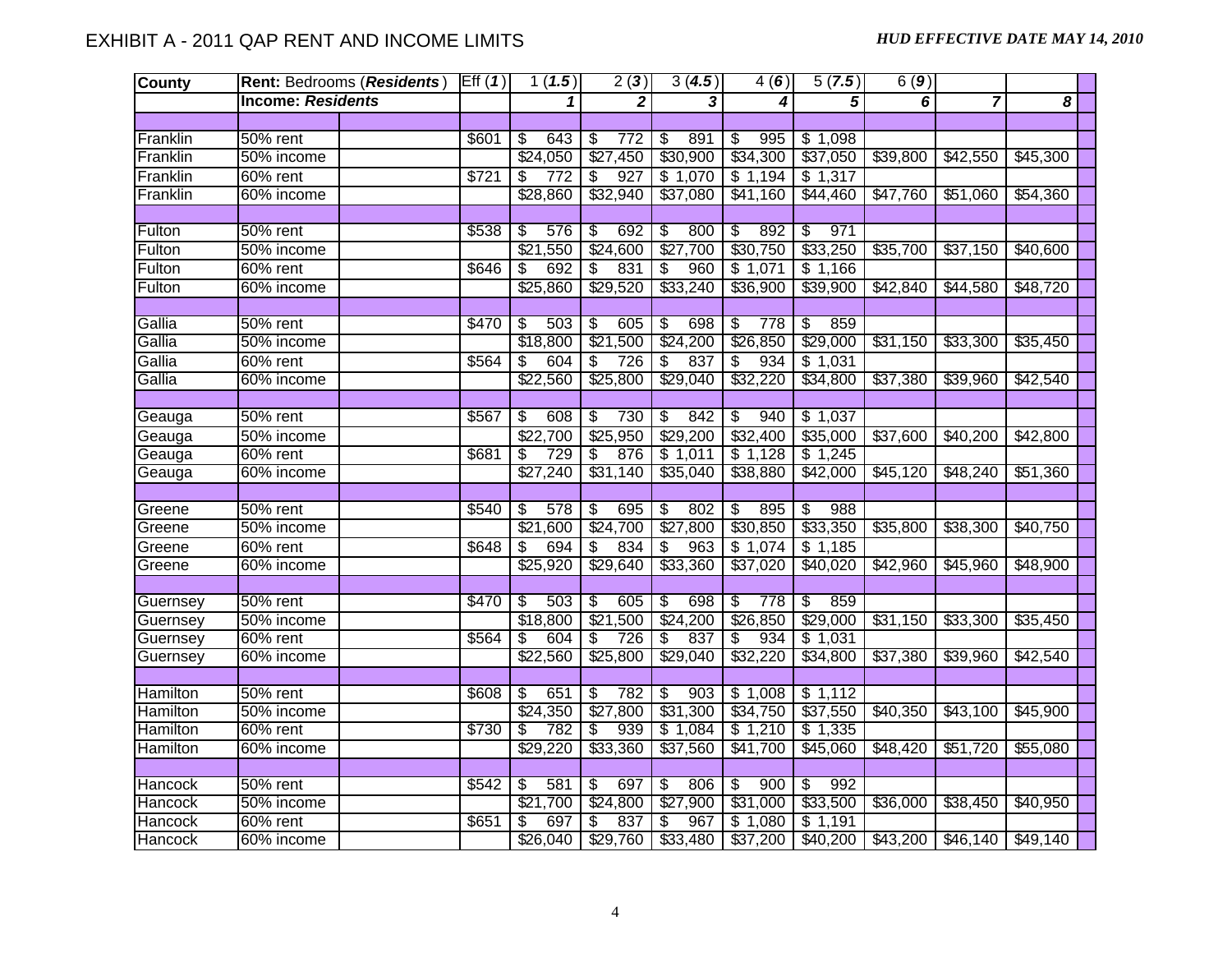| <b>County</b>   |                          | Rent: Bedrooms (Residents) Eff (1) |       | 1(1.5)                          | 2(3)                            | 3(4.5)                          | 4(6)                            | 5(7.5)                          | 6(9)     |                |          |
|-----------------|--------------------------|------------------------------------|-------|---------------------------------|---------------------------------|---------------------------------|---------------------------------|---------------------------------|----------|----------------|----------|
|                 | <b>Income: Residents</b> |                                    |       | $\mathbf{1}$                    | 2                               | 3                               | 4                               | $\overline{5}$                  | 6        | $\overline{7}$ | 8        |
|                 |                          |                                    |       |                                 |                                 |                                 |                                 |                                 |          |                |          |
| Hardin          | $50%$ rent               |                                    | \$475 | 508<br>$\overline{\mathcal{S}}$ | 610<br>\$                       | 705<br>$\overline{\mathcal{S}}$ | \$<br>786                       | 868<br>\$                       |          |                |          |
| <b>Hardin</b>   | 50% income               |                                    |       | \$19,000                        | \$21,700                        | \$24,400                        | \$27,100                        | \$29,300                        | \$31,450 | \$33,650       | \$35,800 |
| <b>Hardin</b>   | 60% rent                 |                                    | \$570 | \$<br>610                       | 732<br>$\overline{\mathcal{E}}$ | \$<br>846                       | 943<br>\$                       | \$1,041                         |          |                |          |
| Hardin          | 60% income               |                                    |       | \$22,800                        | \$26,040                        | \$29,280                        | \$32,520                        | \$35,160                        | \$37,740 | \$40,380       | \$42,960 |
|                 |                          |                                    |       |                                 |                                 |                                 |                                 |                                 |          |                |          |
| <b>Harrison</b> | $50%$ rent               |                                    | \$470 | s<br>503                        | \$<br>605                       | \$<br>698                       | 778<br>\$                       | 859<br>\$                       |          |                |          |
| <b>Harrison</b> | 50% income               |                                    |       | \$18,800                        | \$21,500                        | \$24,200                        | \$26,850                        | \$29,000                        | \$31,150 | \$33,300       | \$35,450 |
| Harrison        | 60% rent                 |                                    | \$564 | 604<br>\$                       | $\overline{\mathcal{E}}$<br>726 | \$<br>837                       | 934<br>\$                       | \$1,031                         |          |                |          |
| <b>Harrison</b> | 60% income               |                                    |       | \$22,560                        | \$25,800                        | \$29,040                        | \$32,220                        | \$34,800                        | \$37,380 | \$39,960       | \$42,540 |
|                 |                          |                                    |       |                                 |                                 |                                 |                                 |                                 |          |                |          |
| <b>Henry</b>    | 50% rent                 |                                    | \$530 | \$<br>567                       | 681<br>\$                       | \$<br>786                       | 877<br>\$                       | 968<br>\$                       |          |                |          |
| <b>Henry</b>    | 50% income               |                                    |       | \$21,200                        | \$24,200                        | \$27,250                        | \$30,250                        | \$32,700                        | \$35,100 | \$37,550       | \$39,950 |
| <b>Henry</b>    | 60% rent                 |                                    | \$636 | 681<br>\$                       | 817<br>\$                       | 944<br>\$                       | \$1,053                         | \$1,162                         |          |                |          |
| Henry           | 60% income               |                                    |       | \$25,440                        | \$29,040                        | \$32,700                        | \$36,300                        | \$39,240                        | \$42,120 | \$45,060       | \$47,940 |
|                 |                          |                                    |       |                                 |                                 |                                 |                                 |                                 |          |                |          |
| <b>Highland</b> | 50% rent                 |                                    | \$470 | $\overline{\mathcal{S}}$<br>503 | $\overline{\mathcal{E}}$<br>605 | \$<br>698                       | $\overline{\mathcal{E}}$<br>778 | \$<br>859                       |          |                |          |
| Highland        | 50% income               |                                    |       | \$18,800                        | \$21,500                        | \$24,200                        | \$26,850                        | \$29,000                        | \$31,150 | \$33,300       | \$35,450 |
| Highland        | 60% rent                 |                                    | \$564 | 604<br>\$                       | 726<br>\$                       | $\overline{\$}$<br>837          | 934<br>\$                       | \$1,031                         |          |                |          |
| Highland        | 60% income               |                                    |       | \$22,560                        | \$25,800                        | \$29,040                        | \$32,220                        | \$34,800                        | \$37,380 | \$39,960       | \$42,540 |
|                 |                          |                                    |       |                                 |                                 |                                 |                                 |                                 |          |                |          |
| Hocking         | $50\%$ rent              |                                    | \$470 | -\$<br>503                      | $\overline{\mathcal{E}}$<br>605 | $\overline{\mathcal{S}}$<br>698 | 778<br>$\overline{\mathcal{E}}$ | $\sqrt[6]{\frac{2}{5}}$<br>859  |          |                |          |
| <b>Hocking</b>  | 50% income               |                                    |       | \$18,800                        | \$21,500                        | \$24,200                        | \$26,850                        | \$29,000                        | \$31,150 | \$33,300       | \$35,450 |
| Hocking         | $60\%$ rent              |                                    | \$564 | \$<br>604                       | \$<br>726                       | 837<br>\$                       | 934<br>\$                       | \$1,031                         |          |                |          |
| Hocking         | 60% income               |                                    |       | \$22,560                        | \$25,800                        | \$29,040                        | \$32,220                        | \$34,800                        | \$37,380 | \$39,960       | \$42,540 |
|                 |                          |                                    |       |                                 |                                 |                                 |                                 |                                 |          |                |          |
| Holmes          | 50% rent                 |                                    | \$470 | 503<br>\$                       | 605<br>\$                       | \$<br>698                       | 778<br>\$                       | $\overline{\mathcal{S}}$<br>859 |          |                |          |
| Holmes          | 50% income               |                                    |       | \$18,800                        | \$21,500                        | \$24,200                        | \$26,850                        | \$29,000                        | \$31,150 | \$33,300       | \$35,450 |
| <b>Holmes</b>   | 60% rent                 |                                    | \$564 | 604<br>S                        | \$<br>726                       | \$<br>837                       | 934<br>\$                       | \$1,031                         |          |                |          |
| Holmes          | 60% income               |                                    |       | \$22,560                        | \$25,800                        | \$29,040                        | \$32,220                        | \$34,800                        | \$37,380 | \$39,960       | \$42,540 |
|                 |                          |                                    |       |                                 |                                 |                                 |                                 |                                 |          |                |          |
| Huron           | 50% rent                 |                                    | \$502 | 538<br>\$                       | 645<br>\$                       | \$<br>745                       | 831<br>\$                       | s)<br>917                       |          |                |          |
| Huron           | 50% income               |                                    |       | \$20,100                        | \$22,950                        | \$25,800                        | \$28,650                        | \$30,950                        | \$33,250 | \$35,550       | \$37,850 |
| Huron           | 60% rent                 |                                    | \$603 | 645<br>\$                       | \$<br>774                       | 894<br>\$                       | 997<br>\$                       | \$1,101                         |          |                |          |
| Huron           | 60% income               |                                    |       | \$24,120                        | \$27,540                        | \$30,960                        | \$34,380                        | \$37,140                        | \$39,900 | \$42,660       | \$45,420 |
|                 |                          |                                    |       |                                 |                                 |                                 |                                 |                                 |          |                |          |
| Jackson         | $50\%$ rent              |                                    | \$470 | 503<br>$\overline{\mathcal{S}}$ | 605<br>\$                       | 698<br>$\overline{\mathcal{S}}$ | \$<br>778                       | $\overline{\$}$<br>859          |          |                |          |
| Jackson         | 50% income               |                                    |       | \$18,800                        | \$21,500                        | \$24,200                        | \$26,850                        | \$29,000                        | \$31,150 | \$33,300       | \$35,450 |
| Jackson         | 60% rent                 |                                    | \$564 | 604<br>\$                       | \$<br>726                       | \$<br>837                       | 934<br>\$                       | \$1,031                         |          |                |          |
| Jackson         | 60% income               |                                    |       |                                 | $$22,560$ $$25,800$             | \$29,040                        | \$32,220                        | \$34,800                        | \$37,380 | \$39,960       | \$42,540 |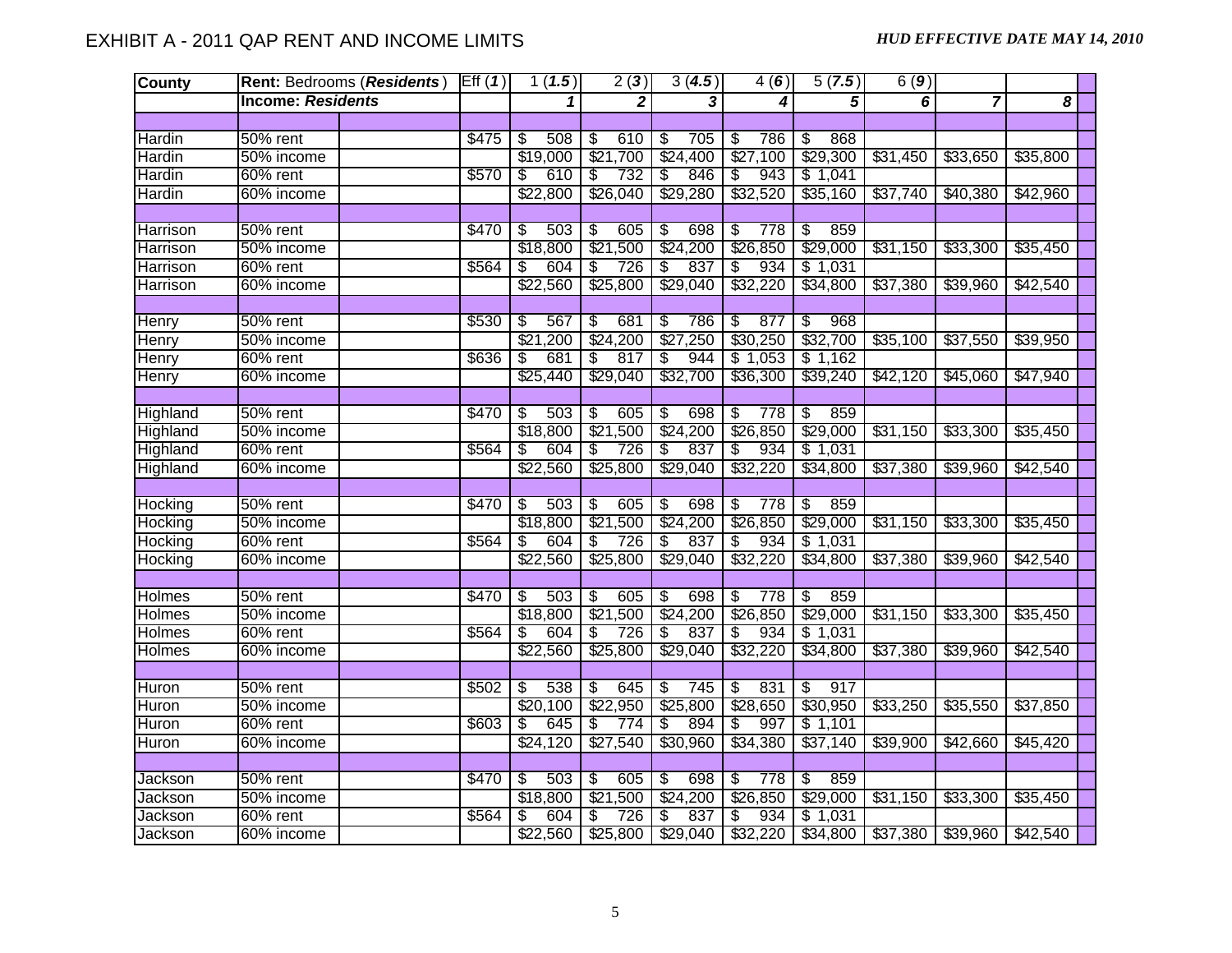| <b>County</b>    |                          | Rent: Bedrooms (Residents) Eff (1) |       | 1(1.5)                          | 2(3)                             | 3(4.5)                          | 4(6)                            | 5(7.5)                          | 6(9)     |                |          |  |
|------------------|--------------------------|------------------------------------|-------|---------------------------------|----------------------------------|---------------------------------|---------------------------------|---------------------------------|----------|----------------|----------|--|
|                  | <b>Income: Residents</b> |                                    |       | 1                               | $\mathbf{2}$                     | ىنا                             | 4                               | $\overline{5}$                  | 6        | $\overline{7}$ | 8        |  |
|                  |                          |                                    |       |                                 |                                  |                                 |                                 |                                 |          |                |          |  |
| Jefferson        | 50% rent                 |                                    | \$470 | 503<br>$\overline{\mathcal{S}}$ | $\overline{\mathcal{S}}$<br>605  | 698<br>$\overline{\mathcal{S}}$ | 778<br>$\overline{\mathcal{S}}$ | 859<br>\$                       |          |                |          |  |
| Jefferson        | 50% income               |                                    |       | \$18,800                        | \$21,500                         | \$24,200                        | \$26,850                        | \$29,000                        | \$31,150 | \$33,300       | \$35,450 |  |
| <b>Jefferson</b> | 60% rent                 |                                    | \$564 | 604<br>\$                       | 726<br>\$                        | 837<br>\$                       | 934<br>\$                       | \$1,031                         |          |                |          |  |
| Jefferson        | 60% income               |                                    |       | \$22,560                        | \$25,800                         | \$29,040                        | \$32,220                        | \$34,800                        | \$37,380 | \$39,960       | \$42,540 |  |
|                  |                          |                                    |       |                                 |                                  |                                 |                                 |                                 |          |                |          |  |
| Knox             | 50% rent                 |                                    | \$481 | $\mathfrak{S}$<br>515           | 618<br>$\boldsymbol{\mathsf{S}}$ | \$<br>713                       | \$<br>796                       | 878<br>\$                       |          |                |          |  |
| Knox             | 50% income               |                                    |       | \$19,250                        | \$22,000                         | \$24,750                        | \$27,450                        | \$29,650                        | \$31,850 | \$34,050       | \$36,250 |  |
| Knox             | 60% rent                 |                                    | \$577 | 618<br>\$                       | \$<br>742                        | 856<br>\$                       | 955<br>\$                       | \$1,054                         |          |                |          |  |
| Knox             | 60% income               |                                    |       | \$23,100                        | \$26,400                         | \$29,700                        | \$32,940                        | \$35,580                        | \$38,220 | \$40,860       | \$43,500 |  |
|                  |                          |                                    |       |                                 |                                  |                                 |                                 |                                 |          |                |          |  |
| Lake             | 50% rent                 |                                    | \$567 | 608<br>\$                       | 730<br>S.                        | $\overline{\mathcal{F}}$<br>842 | \$<br>940                       | \$1,037                         |          |                |          |  |
| Lake             | 50% income               |                                    |       | \$22,700                        | \$25,950                         | \$29,200                        | \$32,400                        | \$35,000                        | \$37,600 | \$40,200       | \$42,800 |  |
| Lake             | 60% rent                 |                                    | \$681 | 729<br>S                        | 876<br>\$                        | \$1,011                         | \$1,128                         | \$1,245                         |          |                |          |  |
| Lake             | 60% income               |                                    |       | \$27,240                        | \$31,140                         | \$35,040                        | \$38,880                        | \$42,000                        | \$45,120 | \$48,240       | \$51,360 |  |
|                  |                          |                                    |       |                                 |                                  |                                 |                                 |                                 |          |                |          |  |
| Lawrence         | 50% rent                 |                                    | \$425 | 455<br>\$                       | 546<br>$\overline{\mathcal{E}}$  | $\overline{\mathcal{F}}$<br>630 | $\overline{\mathcal{E}}$<br>703 | $\overline{\$}$<br>776          |          |                |          |  |
| Lawrence         | 50% income               |                                    |       | \$17,000                        | \$19,400                         | \$21,850                        | \$24,250                        | \$26,200                        | \$28,150 | \$30,100       | \$32,050 |  |
| Lawrence         | $60\%$ rent              |                                    | \$510 | 546<br>\$                       | 655<br>\$                        | $\sqrt[6]{\frac{2}{5}}$<br>756  | \$<br>844                       | 932<br>\$                       |          |                |          |  |
| Lawrence         | 60% income               |                                    |       | \$20,400                        | \$23,280                         | \$26,220                        | \$29,100                        | \$31,440                        | \$33,780 | \$36,120       | \$38,460 |  |
|                  |                          |                                    |       |                                 |                                  |                                 |                                 |                                 |          |                |          |  |
| Licking          | 50% rent                 |                                    | \$601 | \$<br>643                       | S<br>772                         | $\overline{\$}$<br>891          | 995<br>\$                       | \$1,098                         |          |                |          |  |
| Licking          | 50% income               |                                    |       | \$24,050                        | \$27,450                         | \$30,900                        | \$34,300                        | \$37,050                        | \$39,800 | \$42,550       | \$45,300 |  |
| Licking          | $60\%$ rent              |                                    | \$721 | S<br>$\overline{772}$           | 927<br>\$                        | \$1,070                         | \$1,194                         | \$1,317                         |          |                |          |  |
| Licking          | 60% income               |                                    |       | \$28,860                        | \$32,940                         | \$37,080                        | \$41,160                        | \$44,460                        | \$47,760 | \$51,060       | \$54,360 |  |
|                  |                          |                                    |       |                                 |                                  |                                 |                                 |                                 |          |                |          |  |
| Logan            | 50% rent                 |                                    | \$511 | \$<br>548                       | 657<br>\$                        | \$<br>759                       | 847<br>\$                       | 935<br>\$                       |          |                |          |  |
| Logan            | 50% income               |                                    |       | \$20,450                        | \$23,400                         | \$26,300                        | \$29,200                        | \$31,550                        | \$33,900 | \$36,250       | \$38,550 |  |
| Logan            | 60% rent                 |                                    | \$613 | 657<br>\$                       | S<br>789                         | 911<br>\$                       | \$1,017                         | \$1,122                         |          |                |          |  |
| Logan            | 60% income               |                                    |       | \$24,540                        | \$28,080                         | \$31,560                        | \$35,040                        | \$37,860                        | \$40,680 | \$43,500       | \$46,260 |  |
|                  |                          |                                    |       |                                 |                                  |                                 |                                 |                                 |          |                |          |  |
| Lorain           | 50% rent                 |                                    | \$567 | S<br>608                        | 730<br>S                         | $\overline{\mathcal{S}}$<br>842 | 940<br>$\overline{\mathcal{E}}$ | \$1,037                         |          |                |          |  |
| Lorain           | 50% income               |                                    |       | \$22,700                        | \$25,950                         | \$29,200                        | \$32,400                        | \$35,000                        | \$37,600 | \$40,200       | \$42,800 |  |
| Lorain           | 60% rent                 |                                    | \$681 | 729<br>\$                       | 876<br>\$                        | \$1,011                         | \$1,128                         | \$1,245                         |          |                |          |  |
| Lorain           | 60% income               |                                    |       | \$27,240                        | \$31,140                         | \$35,040                        | \$38,880                        | \$42,000                        | \$45,120 | \$48,240       | \$51,360 |  |
|                  |                          |                                    |       |                                 |                                  |                                 |                                 |                                 |          |                |          |  |
| Lucas            | 50% rent                 |                                    | \$538 | 576<br>\$                       | 692<br>$\overline{\mathcal{S}}$  | -\$<br>800                      | $\overline{\mathcal{E}}$<br>892 | 971<br>$\overline{\mathcal{E}}$ |          |                |          |  |
| Lucas            | 50% income               |                                    |       | \$21,550                        | \$24,600                         | \$27,700                        | \$30,750                        | \$33,250                        | \$35,700 | \$37,150       | \$40,600 |  |
| Lucas            | 60% rent                 |                                    | \$646 | 692<br>\$                       | 831<br>\$                        | 960<br>\$                       | \$1,071                         | \$1,166                         |          |                |          |  |
| Lucas            | 60% income               |                                    |       |                                 | $$25,860$ $$29,520$ $$33,240$    |                                 | \$36,900                        | \$39,900                        | \$42,840 | \$44,580       | \$48,720 |  |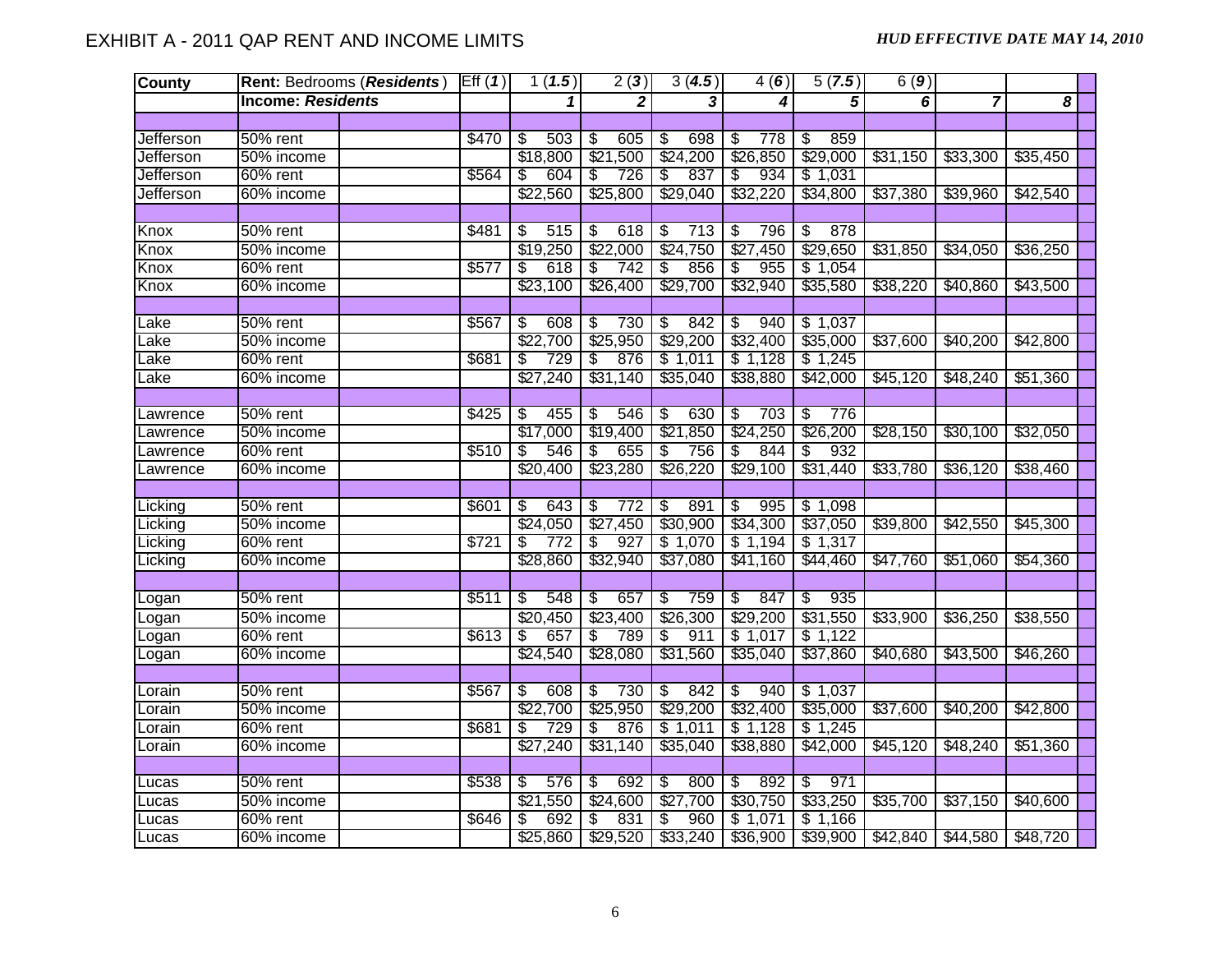| <b>County</b> |                          | Rent: Bedrooms (Residents)   Eff (1) |       | 1(1.5)                          | 2(3)                            | 3(4.5)                          | 4(6)                            | 5(7.5)                          | 6(9)     |                |          |
|---------------|--------------------------|--------------------------------------|-------|---------------------------------|---------------------------------|---------------------------------|---------------------------------|---------------------------------|----------|----------------|----------|
|               | <b>Income: Residents</b> |                                      |       |                                 | $\mathbf{2}$                    | 3                               | 4                               | $\overline{5}$                  | 6        | $\overline{7}$ | 8        |
|               |                          |                                      |       |                                 |                                 |                                 |                                 |                                 |          |                |          |
| Madison       | 50% rent                 |                                      | \$601 | 643<br>\$                       | $\overline{\mathcal{S}}$<br>772 | 891<br>$\overline{\mathcal{S}}$ | 995<br>-\$                      | \$1,098                         |          |                |          |
| Madison       | 50% income               |                                      |       | \$24,050                        | \$27,450                        | \$30,900                        | \$34,300                        | \$37,050                        | \$39,800 | \$42,550       | \$45,300 |
| Madison       | 60% rent                 |                                      | \$721 | 772<br>S                        | 927<br>\$                       | \$1,070                         | \$1,194                         | \$1,317                         |          |                |          |
| Madison       | 60% income               |                                      |       | \$28,860                        | \$32,940                        | \$37,080                        | \$41,160                        | \$44,460                        | \$47,760 | \$51,060       | \$54,360 |
|               |                          |                                      |       |                                 |                                 |                                 |                                 |                                 |          |                |          |
| Mahoning      | 50% rent                 |                                      | \$470 | 503<br>\$                       | \$<br>605                       | 698<br>\$                       | 778<br>\$                       | 859<br>\$                       |          |                |          |
| Mahoning      | 50% income               |                                      |       | \$18,800                        | \$21,500                        | \$24,200                        | \$26,850                        | \$29,000                        | \$31,150 | \$33,300       | \$35,450 |
| Mahoning      | 60% rent                 |                                      | \$564 | 604<br>S                        | \$<br>726                       | 837<br>\$                       | 934<br>\$                       | \$1,031                         |          |                |          |
| Mahoning      | 60% income               |                                      |       | \$22,560                        | \$25,800                        | \$29,040                        | \$32,220                        | \$34,800                        | \$37,380 | \$39,960       | \$42,540 |
|               |                          |                                      |       |                                 |                                 |                                 |                                 |                                 |          |                |          |
| Marion        | 50% rent                 |                                      | \$470 | 503<br>$\overline{\mathcal{S}}$ | 605<br>$\overline{\mathcal{E}}$ | $\sqrt[6]{\frac{2}{5}}$<br>698  | \$<br>778                       | $\overline{\$}$<br>859          |          |                |          |
| Marion        | 50% income               |                                      |       | \$18,800                        | \$21,500                        | \$24,200                        | \$26,850                        | \$29,000                        | \$31,150 | \$33,300       | \$35,450 |
| Marion        | 60% rent                 |                                      | \$564 | \$<br>604                       | \$<br>726                       | \$<br>837                       | 934<br>\$                       | \$1,031                         |          |                |          |
| Marion        | 60% income               |                                      |       | \$22,560                        | \$25,800                        | \$29,040                        | \$32,220                        | \$34,800                        | \$37,380 | \$39,960       | \$42,540 |
|               |                          |                                      |       |                                 |                                 |                                 |                                 |                                 |          |                |          |
| Medina        | 50% rent                 |                                      | \$567 | 608<br>\$                       | 730<br>$\overline{\mathcal{E}}$ | $\overline{\mathcal{S}}$<br>842 | $\overline{\mathcal{E}}$<br>940 | \$1,037                         |          |                |          |
| Medina        | 50% income               |                                      |       | $\sqrt{$22,700}$                | \$25,950                        | \$29,200                        | \$32,400                        | \$35,000                        | \$37,600 | \$40,200       | \$42,800 |
| Medina        | 60% rent                 |                                      | \$681 | 729<br>\$                       | 876<br>\$                       | \$1,011                         | \$1,128                         | \$1,245                         |          |                |          |
| Medina        | 60% income               |                                      |       | \$27,240                        | \$31,140                        | \$35,040                        | \$38,880                        | \$42,000                        | \$45,120 | \$48,240       | \$51,360 |
|               |                          |                                      |       |                                 |                                 |                                 |                                 |                                 |          |                |          |
| Meigs         | 50% rent                 |                                      | \$470 | -\$<br>503                      | $\overline{\$}$<br>605          | $\overline{\mathcal{S}}$<br>698 | 778<br>\$                       | $\overline{\mathcal{E}}$<br>859 |          |                |          |
| Meigs         | 50% income               |                                      |       | \$18,800                        | \$21,500                        | \$24,200                        | \$26,850                        | \$29,000                        | \$31,150 | \$33,300       | \$35,450 |
| Meigs         | 60% rent                 |                                      | \$564 | 604<br>\$                       | 726<br>$\overline{\mathcal{S}}$ | $\overline{\mathbf{S}}$<br>837  | s,<br>934                       | \$1,031                         |          |                |          |
| <b>Meigs</b>  | 60% income               |                                      |       | \$22,560                        | \$25,800                        | \$29,040                        | \$32,220                        | \$34,800                        | \$37,380 | \$39,960       | \$42,540 |
|               |                          |                                      |       |                                 |                                 |                                 |                                 |                                 |          |                |          |
| Mercer        | 50% rent                 |                                      | \$542 | 581<br>\$                       | 697<br>$\overline{\mathcal{E}}$ | 805<br>\$                       | 898<br>\$                       | 991<br>\$                       |          |                |          |
| Mercer        | 50% income               |                                      |       | \$21,700                        | \$24,800                        | \$27,900                        | \$30,950                        | \$33,450                        | \$35,950 | \$38,400       | \$40,900 |
| Mercer        | 60% rent                 |                                      | \$651 | S<br>697                        | S<br>837                        | \$<br>966                       | \$1,078                         | \$1,189                         |          |                |          |
| Mercer        | 60% income               |                                      |       | \$26,040                        | \$29,760                        | \$33,480                        | \$37,140                        | \$40,140                        | \$43,140 | \$46,080       | \$49,080 |
|               |                          |                                      |       |                                 |                                 |                                 |                                 |                                 |          |                |          |
| Miami         | 50% rent                 |                                      | \$540 | S<br>578                        | 695<br>\$                       | $\overline{\$}$<br>802          | 895<br>$\overline{\mathcal{E}}$ | S<br>988                        |          |                |          |
| Miami         | 50% income               |                                      |       | \$21,600                        | \$24,700                        | \$27,800                        | \$30,850                        | \$33,350                        | \$35,800 | \$38,300       | \$40,750 |
| Miami         | 60% rent                 |                                      | \$648 | 694<br>S                        | 834<br>\$                       | \$<br>963                       | \$1,074                         | \$1,185                         |          |                |          |
| Miami         | 60% income               |                                      |       | \$25,920                        | \$29,640                        | \$33,360                        | \$37,020                        | \$40,020                        | \$42,960 | \$45,960       | \$48,900 |
|               |                          |                                      |       |                                 |                                 |                                 |                                 |                                 |          |                |          |
| Monroe        | 50% rent                 |                                      | \$470 | 503<br>s,                       | 605<br>\$                       | 698<br>$\overline{\mathcal{S}}$ | 778<br>\$                       | 859<br>$\overline{\mathbb{S}}$  |          |                |          |
| Monroe        | 50% income               |                                      |       | \$18,800                        | \$21,500                        | \$24,200                        | \$26,850                        | \$29,000                        | \$31,150 | \$33,300       | \$35,450 |
| Monroe        | 60% rent                 |                                      | \$564 | 604<br>\$                       | 726<br>\$                       | 837<br>\$                       | 934<br>\$                       | \$1,031                         |          |                |          |
| Monroe        | 60% income               |                                      |       |                                 | $$22,560$ $$25,800$             | \$29,040                        | \$32,220                        | \$34,800                        | \$37,380 | \$39,960       | \$42,540 |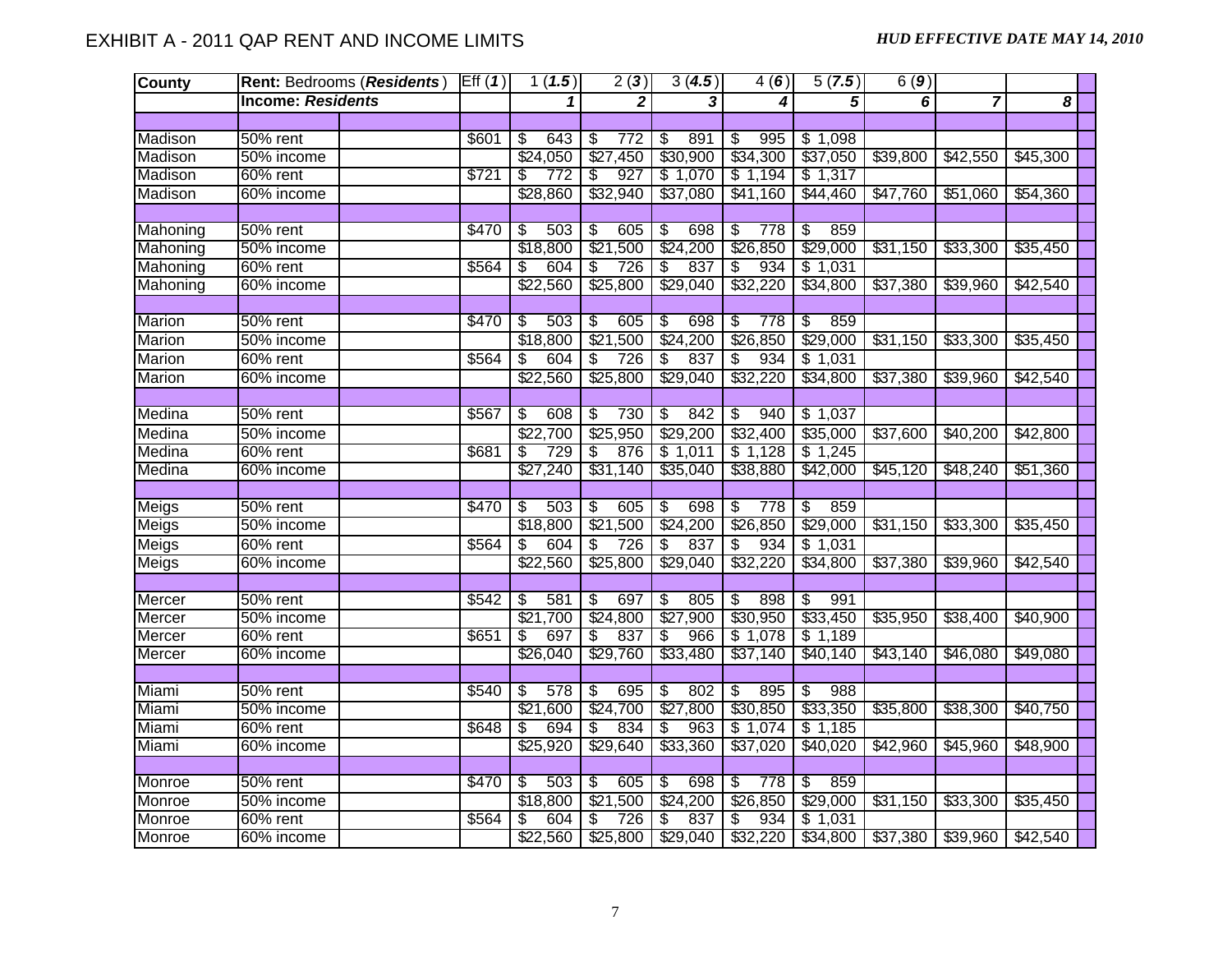| <b>County</b> |                          | Rent: Bedrooms (Residents) | Eff(1) | 1(1.5)     | 2(3)                            | 3(4.5)                          | 4(6)                            | 5(7.5)                          | 6(9)     |                |          |  |
|---------------|--------------------------|----------------------------|--------|------------|---------------------------------|---------------------------------|---------------------------------|---------------------------------|----------|----------------|----------|--|
|               | <b>Income: Residents</b> |                            |        | 1          | $\mathbf{2}$                    | 3                               | 4                               | 5                               | 6        | $\overline{7}$ | 8        |  |
|               |                          |                            |        |            |                                 |                                 |                                 |                                 |          |                |          |  |
| Montgomery    | 50% rent                 |                            | \$540  | 578<br>\$  | 695<br>\$                       | 802<br>\$                       | 895<br>\$                       | 988<br>\$                       |          |                |          |  |
| Montgomery    | 50% income               |                            |        | \$21,600   | \$24,700                        | \$27,800                        | \$30,850                        | \$33,350                        | \$35,800 | \$38,300       | \$40,750 |  |
| Montgomery    | 60% rent                 |                            | \$648  | 694<br>\$  | 834<br>\$                       | 963<br>\$                       | \$1,074                         | \$1,185                         |          |                |          |  |
| Montgomery    | 60% income               |                            |        | \$25,920   | \$29,640                        | \$33,360                        | \$37,020                        | \$40,020                        | \$42,960 | \$45,960       | \$48,900 |  |
|               |                          |                            |        |            |                                 |                                 |                                 |                                 |          |                |          |  |
| Morgan        | $50%$ rent               |                            | \$470  | s<br>503   | $\overline{\$}$<br>605          | \$<br>698                       | 778<br>\$                       | $\overline{\mathcal{S}}$<br>859 |          |                |          |  |
| Morgan        | 50% income               |                            |        | \$18,800   | \$21,500                        | \$24,200                        | \$26,850                        | \$29,000                        | \$31,150 | \$33,300       | \$35,450 |  |
| Morgan        | 60% rent                 |                            | \$564  | 604<br>\$  | \$<br>726                       | 837<br>\$                       | \$<br>934                       | \$1,031                         |          |                |          |  |
| Morgan        | 60% income               |                            |        | \$22,560   | \$25,800                        | \$29,040                        | \$32,220                        | \$34,800                        | \$37,380 | \$39,960       | \$42,540 |  |
|               |                          |                            |        |            |                                 |                                 |                                 |                                 |          |                |          |  |
| <b>Morrow</b> | 50% rent                 |                            | \$601  | 643<br>\$  | 772<br>\$                       | 891<br>\$                       | 995<br>\$                       | \$1,098                         |          |                |          |  |
| <b>Morrow</b> | 50% income               |                            |        | \$24,050   | \$27,450                        | \$30,900                        | \$34,300                        | \$37,050                        | \$39,800 | \$42,550       | \$45,300 |  |
| <b>Morrow</b> | 60% rent                 |                            | \$721  | 772<br>\$  | 927<br>\$                       | \$1,070                         | \$1,194                         | \$1,317                         |          |                |          |  |
| <b>Morrow</b> | 60% income               |                            |        | \$28,860   | \$32,940                        | \$37,080                        | \$41,160                        | \$44,460                        | \$47,760 | \$51,060       | \$54,360 |  |
|               |                          |                            |        |            |                                 |                                 |                                 |                                 |          |                |          |  |
| Muskingum     | 50% rent                 |                            | \$470  | \$<br>503  | 605<br>$\overline{\mathcal{E}}$ | 698<br>\$                       | \$<br>778                       | $\overline{\$}$<br>859          |          |                |          |  |
| Muskingum     | 50% income               |                            |        | \$18,800   | \$21,500                        | \$24,200                        | \$26,850                        | \$29,000                        | \$31,150 | \$33,300       | \$35,450 |  |
| Muskingum     | 60% rent                 |                            | \$564  | 604<br>S   | 726<br>S                        | 837<br>S                        | 934<br>\$                       | \$1,031                         |          |                |          |  |
| Muskingum     | 60% income               |                            |        | \$22,560   | \$25,800                        | \$29,040                        | \$32,220                        | \$34,800                        | \$37,380 | \$39,960       | \$42,540 |  |
|               |                          |                            |        |            |                                 |                                 |                                 |                                 |          |                |          |  |
| Noble         | 50% rent                 |                            | \$470  | 503<br>-\$ | 605<br>\$                       | 698<br>$\overline{\mathcal{S}}$ | $\overline{\mathcal{E}}$<br>778 | 859<br>$\overline{\mathbb{S}}$  |          |                |          |  |
| Noble         | 50% income               |                            |        | \$18,800   | \$21,500                        | \$24,200                        | \$26,850                        | \$29,000                        | \$31,150 | \$33,300       | \$35,450 |  |
| Noble         | $60\%$ rent              |                            | \$564  | 604<br>\$  | $\overline{\mathbb{S}}$<br>726  | 837<br>s)                       | 934<br>\$                       | \$1,031                         |          |                |          |  |
| Noble         | 60% income               |                            |        | \$22,560   | \$25,800                        | \$29,040                        | \$32,220                        | \$34,800                        | \$37,380 | \$39,960       | \$42,540 |  |
|               |                          |                            |        |            |                                 |                                 |                                 |                                 |          |                |          |  |
| Ottawa        | 50% rent                 |                            | \$538  | \$<br>576  | 692<br>\$                       | 800<br>$\overline{\mathbf{S}}$  | 892<br>\$                       | 971<br>$\overline{\mathcal{S}}$ |          |                |          |  |
| Ottawa        | 50% income               |                            |        | \$21,550   | \$24,600                        | \$27,700                        | \$30,750                        | \$33,250                        | \$35,700 | \$37,150       | \$40,600 |  |
| Ottawa        | 60% rent                 |                            | \$646  | 692<br>\$  | \$<br>831                       | S<br>960                        | \$1,071                         | \$1,166                         |          |                |          |  |
| Ottawa        | 60% income               |                            |        | \$25,860   | \$29,520                        | \$33,240                        | \$36,900                        | \$39,900                        | \$42,840 | \$44,580       | \$48,720 |  |
|               |                          |                            |        |            |                                 |                                 |                                 |                                 |          |                |          |  |
| Paulding      | 50% rent                 |                            | \$488  | 523<br>\$  | 628<br>\$                       | 725<br>\$                       | 810<br>\$                       | S)<br>893                       |          |                |          |  |
| Paulding      | 50% income               |                            |        | \$19,550   | \$22,350                        | \$25,150                        | \$27,900                        | \$30,150                        | \$32,400 | \$34,600       | \$36,850 |  |
| Paulding      | 60% rent                 |                            | \$586  | 628<br>\$  | 754<br>\$                       | 870<br>\$                       | 972<br>\$                       | \$1,071                         |          |                |          |  |
| Paulding      | 60% income               |                            |        | \$23,460   | \$26,820                        | \$30,180                        | \$33,480                        | \$36,180                        | \$38,880 | \$41,520       | \$44,220 |  |
|               |                          |                            |        |            |                                 |                                 |                                 |                                 |          |                |          |  |
| Perry         | $50\%$ rent              |                            | \$470  | 503<br>\$  | 605<br>\$                       | 698<br>\$                       | \$<br>778                       | $\overline{\$}$<br>859          |          |                |          |  |
| Perry         | 50% income               |                            |        | \$18,800   | \$21<br>,500                    | \$24,200                        | \$26,850                        | \$29,000                        | \$31,150 | \$33,300       | \$35,450 |  |
| Perry         | 60% rent                 |                            | \$564  | 604<br>\$  | 726<br>\$                       | 837<br>\$                       | 934<br>\$                       | \$1,031                         |          |                |          |  |
| Perry         | 60% income               |                            |        | \$22,560   | \$25,800                        | \$29,040                        | \$32,220                        | \$34,800                        | \$37,380 | \$39,960       | \$42,540 |  |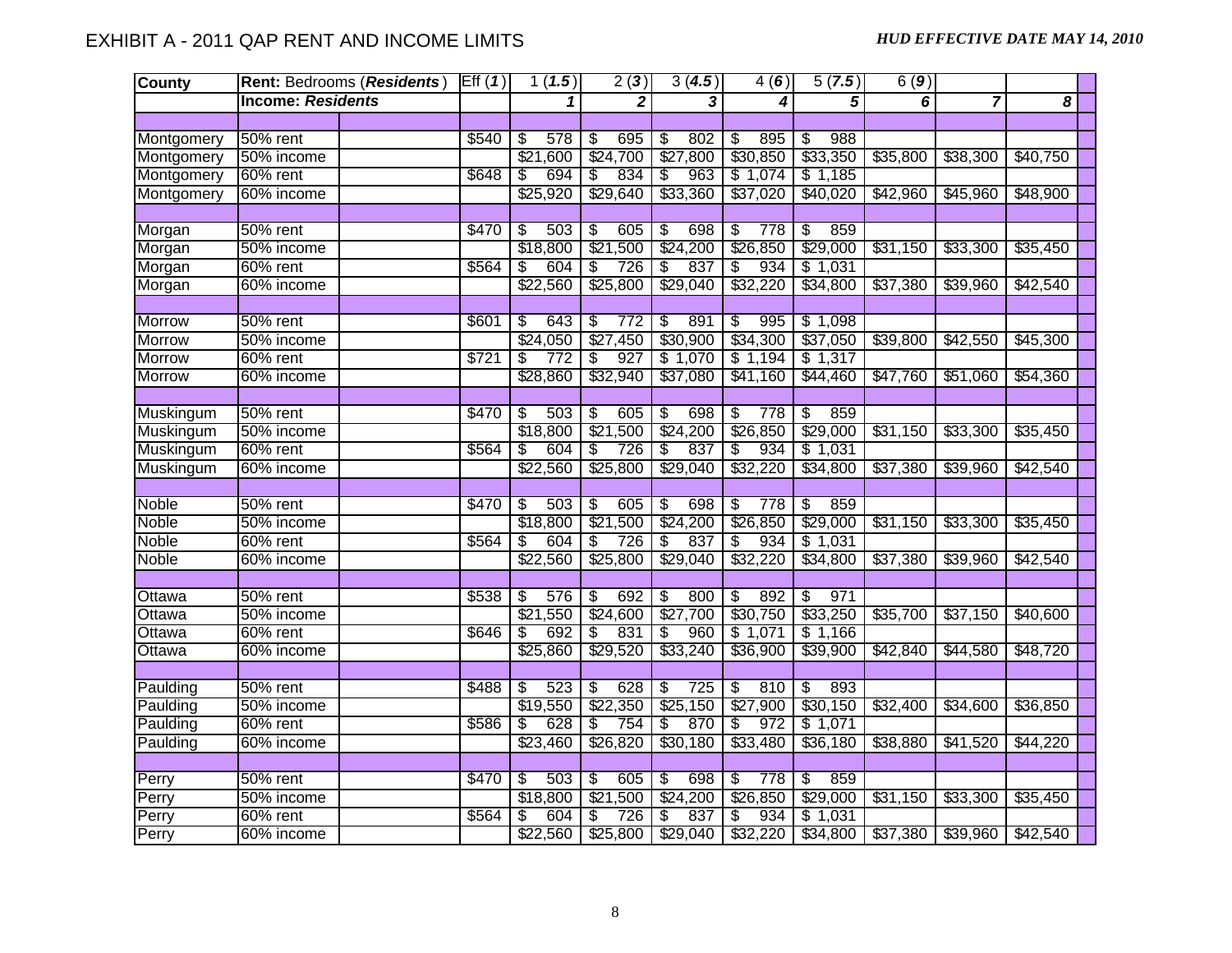| <b>County</b> |                          | Rent: Bedrooms (Residents) | Eff(1) | 1(1.5)                          | 2(3)                            | 3(4.5)                          | 4(6)                            | 5(7.5)                          | 6(9)     |                |          |
|---------------|--------------------------|----------------------------|--------|---------------------------------|---------------------------------|---------------------------------|---------------------------------|---------------------------------|----------|----------------|----------|
|               | <b>Income: Residents</b> |                            |        | 1                               | $\mathbf{2}$                    | 3                               | 4                               | 5                               | 6        | $\overline{7}$ | 8        |
|               |                          |                            |        |                                 |                                 |                                 |                                 |                                 |          |                |          |
| Pickaway      | 50% rent                 |                            | \$601  | 643<br>\$                       | S<br>772                        | 891<br>\$                       | 995<br>\$                       | \$1,098                         |          |                |          |
| Pickaway      | 50% income               |                            |        | \$24,050                        | \$27,450                        | \$30,900                        | \$34,300                        | \$37,050                        | \$39,800 | \$42,550       | \$45,300 |
| Pickaway      | 60% rent                 |                            | \$721  | 772<br>S                        | 927<br>\$                       | \$1,070                         | \$1,194                         | \$1,317                         |          |                |          |
| Pickaway      | 60% income               |                            |        | \$28,860                        | \$32,940                        | \$37,080                        | \$41,160                        | \$44,460                        | \$47,760 | \$51,060       | \$54,360 |
|               |                          |                            |        |                                 |                                 |                                 |                                 |                                 |          |                |          |
| Pike          | 50% rent                 |                            | \$470  | $\overline{\mathcal{S}}$<br>503 | $\overline{\mathcal{E}}$<br>605 | $\overline{\mathcal{S}}$<br>698 | 778<br>s)                       | $\overline{\mathcal{S}}$<br>859 |          |                |          |
| Pike          | 50% income               |                            |        | \$18,800                        | \$21,500                        | \$24,200                        | \$26,850                        | \$29,000                        | \$31,150 | \$33,300       | \$35,450 |
| Pike          | 60% rent                 |                            | \$564  | 604<br>\$                       | 726<br>\$                       | 837<br>S                        | 934<br>\$                       | \$1,031                         |          |                |          |
| Pike          | 60% income               |                            |        | \$22,560                        | \$25,800                        | \$29,040                        | \$32,220                        | \$34,800                        | \$37,380 | \$39,960       | \$42,540 |
|               |                          |                            |        |                                 |                                 |                                 |                                 |                                 |          |                |          |
| Portage       | 50% rent                 |                            | \$567  | S<br>608                        | 730<br>\$                       | $\overline{\mathcal{E}}$<br>842 | 940<br>\$                       | \$1,037                         |          |                |          |
| Portage       | 50% income               |                            |        | \$22,700                        | \$25,950                        | \$29,200                        | \$32,400                        | \$35,000                        | \$37,600 | \$40,200       | \$42,800 |
| Portage       | 60% rent                 |                            | \$681  | 729<br>\$                       | 876<br>\$                       | \$1,011                         | \$1,128                         | \$1,245                         |          |                |          |
| Portage       | 60% income               |                            |        | \$27,240                        | \$31,140                        | \$35,040                        | \$38,880                        | \$42,000                        | \$45,120 | \$48,240       | \$51,360 |
|               |                          |                            |        |                                 |                                 |                                 |                                 |                                 |          |                |          |
| Preble        | 50% rent                 |                            | \$507  | 543<br>\$                       | 652<br>\$                       | \$<br>754                       | 841<br>\$                       | 928<br>\$                       |          |                |          |
| Preble        | 50% income               |                            |        | \$20,300                        | \$23,200                        | \$26,100                        | \$29,000                        | \$31,350                        | \$33,650 | \$36,000       | \$38,300 |
| Preble        | 60% rent                 |                            | \$609  | 652<br>\$                       | 783<br>\$                       | \$<br>905                       | \$1,009                         | \$1,114                         |          |                |          |
| Preble        | 60% income               |                            |        | \$24,360                        | \$27,840                        | \$31,320                        | \$34,800                        | \$37,620                        | \$40,380 | \$43,200       | \$45,960 |
|               |                          |                            |        |                                 |                                 |                                 |                                 |                                 |          |                |          |
| Putnam        | 50% rent                 |                            | \$580  | $\overline{\$}$<br>621          | 745<br>$\overline{\mathcal{E}}$ | $\overline{\mathcal{E}}$<br>860 | $\overline{\mathcal{E}}$<br>960 | \$1,059                         |          |                |          |
| Putnam        | 50% income               |                            |        | \$23,200                        | \$26,500                        | \$29,800                        | \$33,100                        | \$35,750                        | \$38,400 | \$41,050       | \$43,700 |
| Putnam        | 60% rent                 |                            | \$696  | 745<br>\$                       | \$<br>894                       | \$1,032                         | \$1,152                         | \$1,271                         |          |                |          |
| Putnam        | 60% income               |                            |        | \$27,840                        | \$31,800                        | \$35,760                        | \$39,720                        | \$42,900                        | \$46,080 | \$49,260       | \$52,440 |
|               |                          |                            |        |                                 |                                 |                                 |                                 |                                 |          |                |          |
| Richland      | 50% rent                 |                            | \$482  | \$<br>516                       | S<br>620                        | S)<br>716                       | \$<br>800                       | 882<br>S                        |          |                |          |
| Richland      | 50% income               |                            |        | \$19,300                        | \$22,050                        | \$24,800                        | \$27,550                        | \$29,800                        | \$32,000 | \$34,200       | \$36,400 |
| Richland      | 60% rent                 |                            | \$579  | 620<br>\$                       | 744<br>$\overline{\mathcal{E}}$ | 860<br>\$                       | \$<br>960                       | \$1,059                         |          |                |          |
| Richland      | 60% income               |                            |        | \$23,160                        | \$26,460                        | \$29,760                        | \$33,060                        | \$35,760                        | \$38,400 | \$41,040       | \$43,680 |
|               |                          |                            |        |                                 |                                 |                                 |                                 |                                 |          |                |          |
| Ross          | 50% rent                 |                            | \$470  | 503<br>\$                       | $\overline{\mathbf{S}}$<br>605  | $\overline{\mathcal{S}}$<br>698 | $\overline{\mathcal{S}}$<br>778 | 859<br>$\overline{\mathbf{S}}$  |          |                |          |
| <b>Ross</b>   | 50% income               |                            |        | \$18,800                        | \$21,500                        | \$24,200                        | \$26,850                        | \$29,000                        | \$31,150 | \$33,300       | \$35,450 |
| Ross          | 60% rent                 |                            | \$564  | 604<br>\$                       | 726<br>\$                       | \$<br>837                       | 934<br>\$                       | \$1,031                         |          |                |          |
| Ross          | 60% income               |                            |        | \$22,560                        | \$25,800                        | \$29,040                        | \$32,220                        | \$34,800                        | \$37,380 | \$39,960       | \$42,540 |
|               |                          |                            |        |                                 |                                 |                                 |                                 |                                 |          |                |          |
| Sandusky      | 50% rent                 |                            | \$507  | \$<br>543                       | 652<br>\$                       | \$<br>753                       | 840<br>\$                       | 926<br>\$                       |          |                |          |
| Sandusky      | 50% income               |                            |        | \$20,300                        | \$23,200                        | \$26,100                        | \$28,950                        | \$31,300                        | \$33,600 | \$35,900       | \$38,250 |
| Sandusky      | 60% rent                 |                            | \$609  | 652<br>\$                       | \$<br>783                       | \$<br>903                       | \$1,008                         | \$1,112                         |          |                |          |
| Sandusky      | 60% income               |                            |        | \$24,360                        | \$27,840                        | \$31,320                        | \$34,740                        | \$37,560                        | \$40,320 | \$43,080       | \$45,900 |
|               |                          |                            |        |                                 |                                 |                                 |                                 |                                 |          |                |          |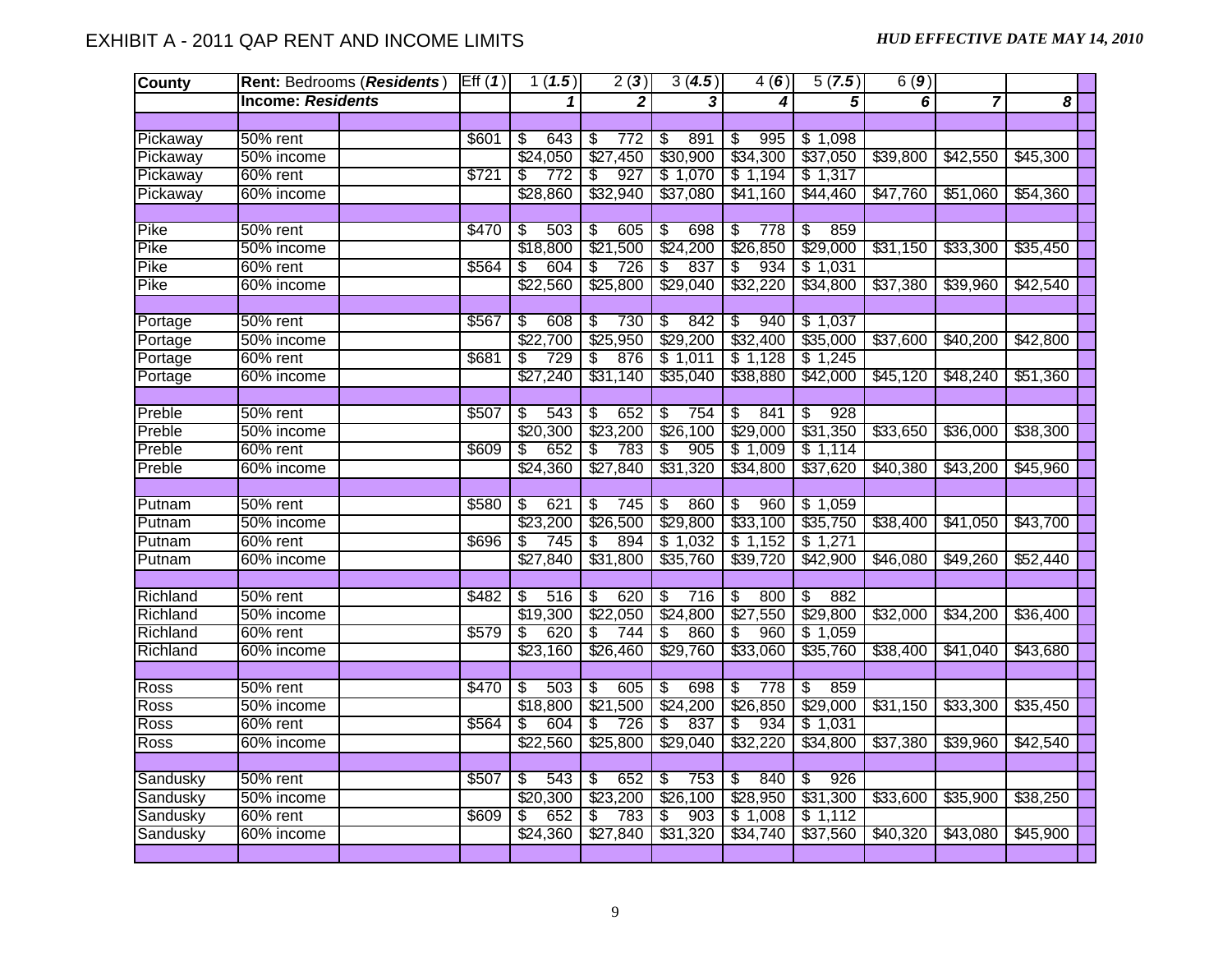| <b>County</b>     | Rent: Bedrooms (Residents) | Eff(1) | 1(1.5)                          | $\overline{2(3)}$                 | 3(4.5)                          | 4(6)                            | 5(7.5)                         | 6(9)     |                               |          |  |
|-------------------|----------------------------|--------|---------------------------------|-----------------------------------|---------------------------------|---------------------------------|--------------------------------|----------|-------------------------------|----------|--|
|                   | <b>Income: Residents</b>   |        |                                 | 2                                 | 3                               | 4                               | 5                              | 6        | $\overline{7}$                | 8        |  |
| Scioto            | 50% rent                   | \$470  | 503<br>\$                       | 605<br>\$                         | 698<br>\$                       | 778<br>\$                       | 859<br>\$                      |          |                               |          |  |
| Scioto            | 50% income                 |        | \$18,800                        | \$21,500                          | \$24,200                        | \$26,850                        | \$29,000                       | \$31,150 | \$33,300                      | \$35,450 |  |
| Scioto            | 60% rent                   | \$564  | 604<br>\$                       | S<br>726                          | -\$<br>837                      | 934<br>\$                       | \$1,031                        |          |                               |          |  |
| Scioto            | 60% income                 |        | \$22,560                        | \$25,800                          | \$29,040                        | \$32,220                        | \$34,800                       | \$37,380 | \$39,960                      | \$42,540 |  |
|                   |                            |        |                                 |                                   |                                 |                                 |                                |          |                               |          |  |
| Seneca            | 50% rent                   | \$478  | 513<br>$\overline{\mathcal{S}}$ | 616<br>$\overline{\mathcal{E}}$   | $\sqrt[3]{3}$<br>711            | \$<br>793                       | $\sqrt[6]{\frac{2}{5}}$<br>876 |          |                               |          |  |
| Seneca            | 50% income                 |        | \$19,150                        | \$21,900                          | \$24,650                        | \$27,350                        | \$29,550                       | \$31,750 | \$33,950                      | \$36,150 |  |
| Seneca            | 60% rent                   | \$574  | \$<br>615                       | 739<br>\$                         | 853<br>-\$                      | 952<br>\$                       | \$1,051                        |          |                               |          |  |
| Seneca            | 60% income                 |        | \$22,980                        | \$26,280                          | \$29,580                        | \$32,820                        | \$35,460                       | \$38,100 | \$40,740                      | \$43,380 |  |
|                   |                            |        |                                 |                                   |                                 |                                 |                                |          |                               |          |  |
| Shelby            | 50% rent                   | \$547  | $\overline{\mathcal{E}}$<br>586 | 703<br>$\overline{\mathcal{E}}$   | $\overline{\mathcal{F}}$<br>812 | $\overline{\mathcal{E}}$<br>906 | \$1,000                        |          |                               |          |  |
| Shelby            | 50% income                 |        | \$21,900                        | \$25,000                          | \$28,150                        | \$31,250                        | \$33,750                       | \$36,250 | \$38,750                      | \$41,250 |  |
| Shelby            | $60%$ rent                 | \$657  | \$<br>703                       | 844<br>\$.                        | 975<br>\$                       | \$1,087                         | \$1,200                        |          |                               |          |  |
| Shelby            | 60% income                 |        | \$26,280                        | \$30,000                          | \$33,780                        | \$37,500                        | \$40,500                       | \$43,500 | \$46,500                      | \$49,500 |  |
|                   |                            |        |                                 |                                   |                                 |                                 |                                |          |                               |          |  |
| <b>Stark</b>      | 50% rent                   | \$505  | \$<br>541                       | 650<br>\$                         | $\overline{\mathcal{S}}$<br>750 | 837<br>$\overline{\mathcal{S}}$ | 923<br>\$                      |          |                               |          |  |
| <b>Stark</b>      | 50% income                 |        | \$20,200                        | \$23,100                          | \$26,000                        | \$28,850                        | \$31,200                       | \$33,500 | \$35,800                      | \$38,100 |  |
| <b>Stark</b>      | 60% rent                   | \$606  | 649<br>S                        | 780<br>\$                         | S<br>900                        | \$1,005                         | \$1,108                        |          |                               |          |  |
| <b>Stark</b>      | 60% income                 |        | \$24,240                        | \$27,720                          | \$31,200                        | \$34,620                        | \$37,440                       | \$40,200 | \$42,960                      | \$45,720 |  |
|                   |                            |        |                                 |                                   |                                 |                                 |                                |          |                               |          |  |
| Summit            | 50% rent                   | \$567  | \$<br>608                       | 730<br>\$                         | 842<br>\$                       | \$<br>940                       | \$1,037                        |          |                               |          |  |
| Summit            | 50% income                 |        | \$22,700                        | \$25,950                          | \$29,200                        | \$32,400                        | \$35,000                       | \$37,600 | \$40,200                      | \$42,800 |  |
| Summit            | 60% rent                   | \$681  | 729<br>\$                       | \$<br>876                         | \$1,011                         | \$1,128                         | \$1,245                        |          |                               |          |  |
| Summit            | 60% income                 |        | \$27,240                        | \$31,140                          | \$35,040                        | \$38,880                        | \$42,000                       | \$45,120 | \$48,240                      | \$51,360 |  |
|                   |                            |        |                                 |                                   |                                 |                                 |                                |          |                               |          |  |
| Trumbull          | 50% rent                   | \$470  | 503<br>\$                       | 605<br>\$                         | \$<br>698                       | 778<br>\$                       | 859<br>\$                      |          |                               |          |  |
| Trumbull          | 50% income                 |        | \$18,800                        | \$21,500                          | \$24,200                        | \$26,850                        | \$29,000                       | \$31,150 | \$33,300                      | \$35,450 |  |
| Trumbull          | 60% rent                   | \$564  | 604<br>\$                       | 726<br>$\overline{\mathcal{E}}$   | \$<br>837                       | 934<br>\$                       | \$1,031                        |          |                               |          |  |
| Trumbull          | 60% income                 |        | \$22,560                        | \$25,800                          | \$29,040                        | \$32,220                        | \$34,800                       | \$37,380 | \$39,960                      | \$42,540 |  |
|                   |                            |        |                                 |                                   |                                 |                                 |                                |          |                               |          |  |
| <b>Tuscarawas</b> | 50% rent                   | \$470  | 503<br>s)                       | 605<br>$\overline{\mathcal{S}}$   | $\overline{\mathcal{S}}$<br>698 | \$<br>778                       | 859<br>\$                      |          |                               |          |  |
| <b>Tuscarawas</b> | 50% income                 |        | \$18,800                        | \$21,500                          | \$24,200                        | \$26,850                        | \$29,000                       | \$31,150 | \$33,300                      | \$35,450 |  |
| Tuscarawas        | 60% rent                   | \$564  | 604<br>\$                       | 726<br>$\overline{\mathcal{S}}$   | 837<br>\$                       | 934<br>\$                       | \$1,031                        |          |                               |          |  |
| <b>Tuscarawas</b> | 60% income                 |        | \$22,560                        | \$25,800                          | \$29,040                        | \$32,220                        | \$34,800                       | \$37,380 | \$39,960                      | \$42,540 |  |
|                   |                            |        |                                 |                                   |                                 |                                 |                                |          |                               |          |  |
| Union             | 50% rent                   | \$643  | 689<br>\$                       | 827<br>$\overline{\mathcal{E}}$   | $\overline{\mathcal{E}}$<br>955 | \$1,066                         | \$1,176                        |          |                               |          |  |
| Union             | 50% income                 |        | \$25,750                        | \$29,400                          | \$33,100                        | \$36,750                        | \$39,700                       | \$42,650 | \$45,600                      | \$48,550 |  |
| <b>Union</b>      | 60% rent                   | \$772  | 827<br>\$                       | 993<br>\$                         | \$1,146                         | \$1,279                         | \$1,412                        |          |                               |          |  |
| <b>Union</b>      | 60% income                 |        |                                 | $$30,900$   $$35,280$   $$39,720$ |                                 | \$44,100                        | \$47,640                       |          | $$51,180$ $$54,720$ $$58,260$ |          |  |